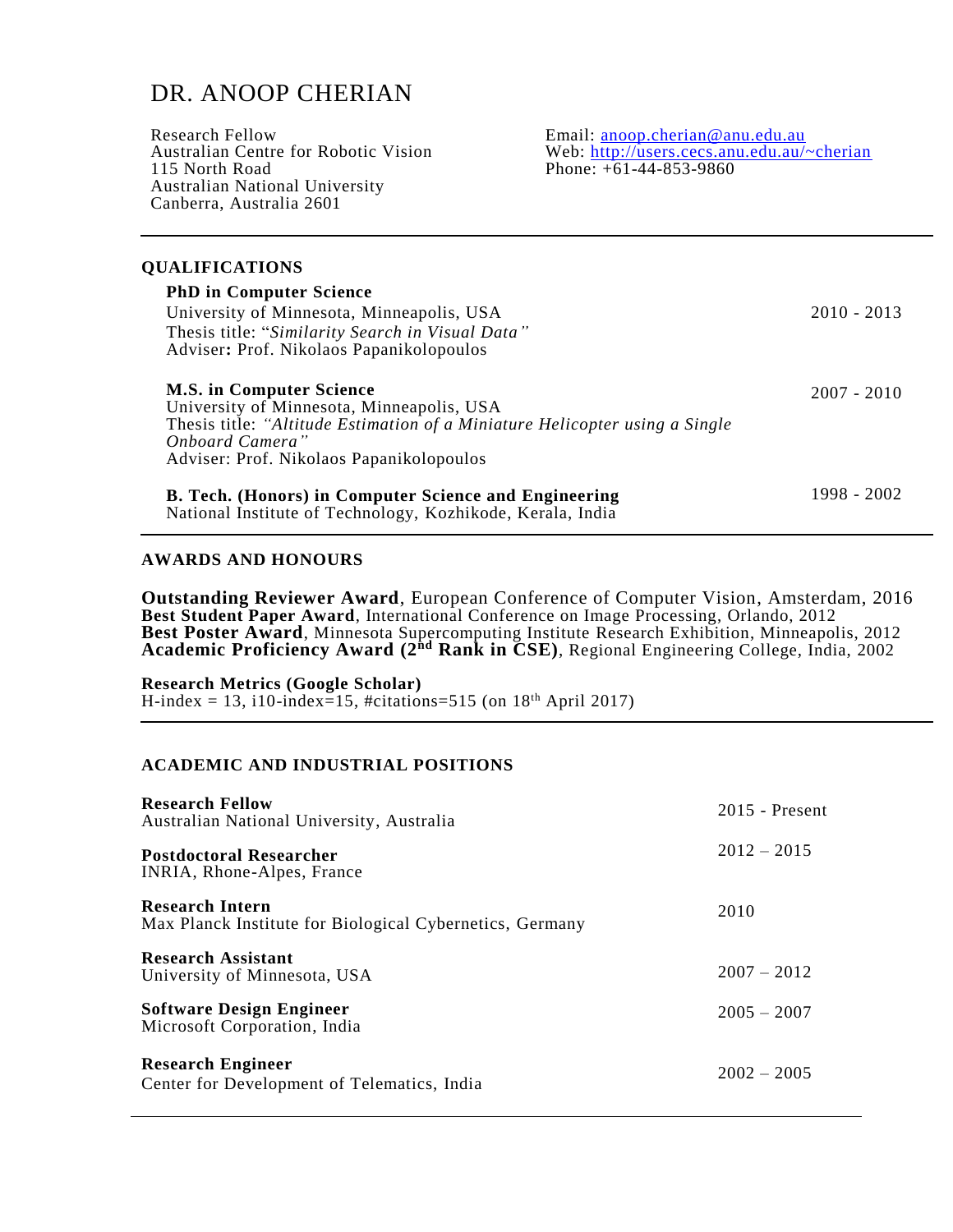## **PATENTS AND SCIENTIFIC PUBLICATIONS**

## **Invited Book Chapters**

1) **A. Cherian** and S. Sra, "Positive Definite Matrices: Data Representation and Application to Computer Vision"*, Algorithmic Advances in Riemannian Geometry and Applications - For Machine Learning, Computer Vision, Statistics, and Optimization*, Springer, 2016 (in Press)

## **Patents**

2) P. Stanitsas, **A. Cherian**, V. Morellas, N. Papanikolopoulos, and A. Truskinovsky, "Computer Vision for Cancerous Tissue Recognition", US Patent (filed on 12/02/2016)

## **Journal Articles**

- 3) **A. Cherian** and S. Gould, "Second-order Temporal Pooling for Action Recognition, International Journal of Computer Vision (IJCV), (under review, submitted April 2017)
- 4) N. Zhong, W. Yang, **A. Cherian**, and X. Yang, "Unsupervised Classification of Polarimetric SAR Images via Riemannian Sparse Coding", *IEEE Transactions on Geoscience and Remote Sensing*, March, 2017 (accepted with minor revisions)
- 5) **A. Cherian** and S. Sra, "Riemannian Dictionary Learning and Sparse Coding for Positive Definite Matrices", *IEEE Transactions on Neural Networks and Learning Systems* (**TNNLS**), 2016 (IF: 4.84)
- 6) **A. Cherian**, V. Morellas, and N. Papanikolopoulos, "Bayesian Nonparametric Clustering of Positive Definite Tensors*", IEEE Transactions on Pattern Analysis and Machine Intelligence* (**TPAMI**), PP (99), 1—1, IEEE, 2015 (IF: 5.781) (**Ranked #1 journal in Computer Science**)
- 7) J. Andersh, **A. Cherian**, B. Mettler, and N. Papanikolopoulos, "A Vision based Ensemble Approach to Velocity Estimation for Miniature Rotorcraft "*, Autonomous Robots*, 39(2), 123—138, 2015 (IF: 2.066)
- 8) **A. Cherian**, S. Sra, A. Banerjee, and N. Papanikolopoulos, "Jensen-Bregman Logdet Divergence for Efficient Distance Computations on Positive Definite Matrices", *IEEE Transactions on Pattern Analysis and Machine Intelligence*  (**TPAMI**), 35(9), 2161—2174, 2013 (IF: 5.781) (**Ranked #1 journal in Computer Science**)
- 9) **A. Cherian**, V. Morellas, and N. Papanikolopoulos, "Efficient Similarity Search via Robust Sparse Hashing"*, IEEE Transactions on Image Processing*, 23(8), 3646— 3655, 2014 (IF: 3.625)
- 10) G. Somasundaram, **A. Cherian**, V. Morellas, and N. Papanikolopoulos, **"**Action Recognition Using Global Spatio-Temporal Features Derived from Sparse Representations*", Computer Vision and Image Understanding*, 123:1-13, 2013 (IF: 1.540)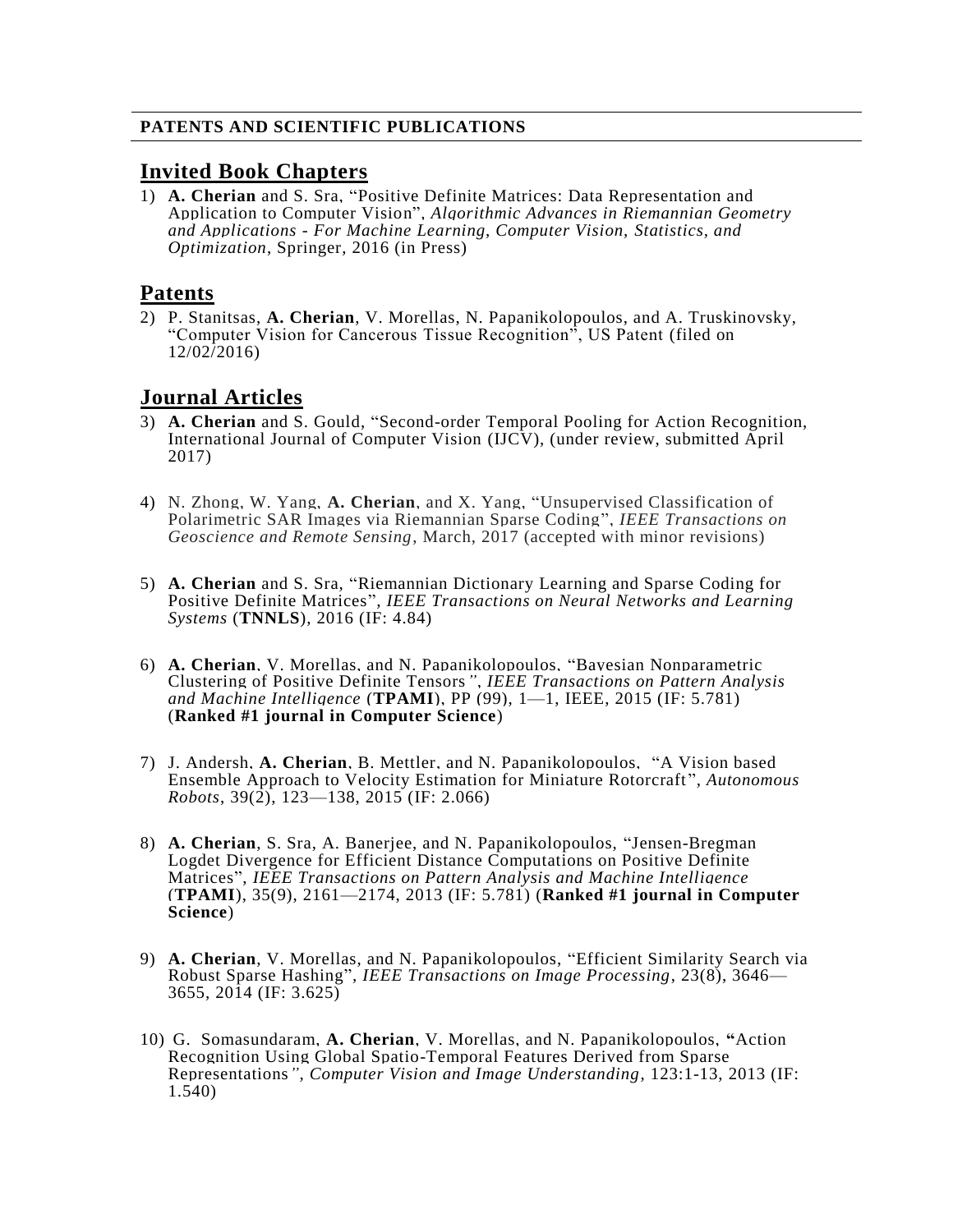## **Conference Articles**

- 11) **A. Cherian,** B. Fernando, M. Harandi, and S. Gould, "Generalized Rank Pooling for Action Recognition", *Computer Vision and Pattern Recognition* (**CVPR**), (to appear)
- 12) R. SantaCruz**\***, B. Fernando, **A. Cherian**, and S. Gould, "DeepPermNet: Visual Permutation Learning", *Computer Vision and Pattern Recognition* (**CVPR**), (to appear)
- 13) **A. Cherian**, P. Koniusz, and S. Gould, "Higher-order Pooling on CNN Features via Kernel Linearization for Action Recognition*", Winter Conference on Applications of Computer Vision* (**WACV**), 2017
- 14) J. Wang\*, **A. Cherian**, and F. Porikli, "Ordered Pooling of Optical Flow Sequences for Action Recognition", *Winter Conference on Applications of Computer Vision*  (**WACV**), 2017
- 15) P. Koniusz, **A. Cherian**, and F. Porikli, "Tensor Representations Using Kernel Linearization for Action Recognition from 3D Skeletons", *European Conference on Computer Vision* (**ECCV**), 2016, Springer (**Top-tier conference in Computer Vision**)
- 16) P. Koniusz and **A. Cherian**, "Sparse Coding for Third-order Supersymmetric Tensors with Application to Texture Recognition", *Proceedings of the IEEE International Conference on Computer Vision and Pattern Recognition (CVPR)*, 2016, IEEE (**top 10% of accepted papers**) (**Rank #1 conference in Computer Vision**)
- 17) Y. Wen, N. Zhong, X. Yang, and **A. Cherian**, "Riemannian Sparse Coding for Classification of PolSAR Images"*, IEEE International Geoscience and Remote Sensing Symposium (IGARSS)*, 2016, IEEE **(Oral Presentation)**
- 18) P.Stanitsas\*, **A. Cherian**, V. Morellas, and N. Papanikolopoulos, "Active Constrained Clustering via Non-Iterative Uncertainty Sampling", *Proceedings of the IEEE International Conference on Intelligent Robots and Systems (IROS),* 2016, IEEE (**Top-tier conference in Robotics**)
- 19) P. Stanitsas\*, **A. Cherian**, X. Li, A. Truskinovsky, V. Morellas, and N. Papanikolopoulos, "Evaluation of Feature Descriptors for Cancerous Tissue Recognition", IEEE *International Conference on Pattern Recognition* (**ICPR**), 2016, IEEE **(oral presentation)**
- 20) **A. Cherian**, J. Mairal, K. Alahari, and C. Schmid, "Mixing Body-part Sequences for Human Pose Estimation", *Proceedings of the IEEE International Conference on Computer Vision and Pattern Recognition (CVPR)*, 2361—(**Rank #1 conference in Computer Vision)**
- 21) **A. Cherian**, "Nearest Neighbors Using Compact Sparse Codes", *Proceedings of the 31st International Conference on Machine Learning (ICML)*, 1053—1061, 2014 (**Top-tier conference in Machine Learning**)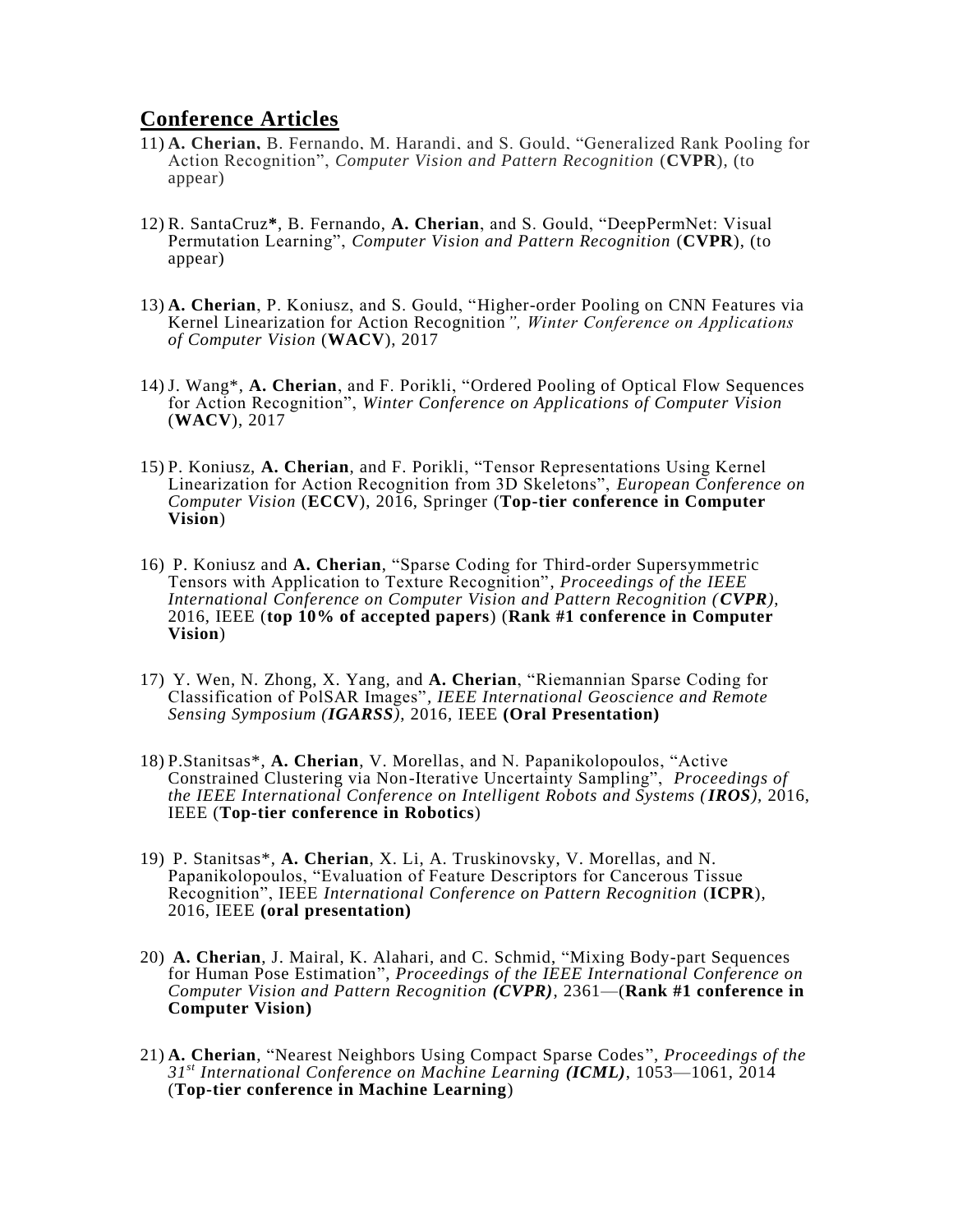- 22) **A. Cherian** and S. Sra, "Riemannian Sparse coding of Positive Definite Matrices", *Proceedings of the European Conference on Computer Vision (ECCV)*, 299—314, 2014, Springer International Publishing (**Top-tier conference in Computer Vision**)
- 23) **A. Cherian**, V. Morellas, and N. Papanikolopoulos, "Robust Sparse Hashing"*,* Proceedings of the International Conference on Image Processing (**ICIP**), 2417— 2421, 2012, IEEE **(Best student paper award) (Top-tier conference in Image Processing)**
- 24) R. Sivalingam, **A. Cherian**, V. Morellas, N. Papanikolopoulos, G. Sapiro, et al., "A Multi-Sensor Visual Tracking System for Behavior Monitoring of At-Risk Children"*, Proceedings of the IEEE International Conference on Robotics and Automation (ICRA)*, 1345—1350, 2012, IEEE (**Rank #1 conference in Robotics**)
- 25) D. Fehr, **A. Cherian**, R. Sivalingam, S. Nikolay, V. Morellas, and N. Papanikolopoulos, "Compact Covariance Descriptors in 3D Point Clouds for Object Recognition", *Proceedings of the IEEE International Conference on Robotics and Automation (ICRA)*, 1793—1798, 2012, IEEE (**Rank #1 conference in Robotics)**
- 26) **A. Cherian**, S. Sra, A. Banerjee, and N. Papanikolopoulos, "Efficient Similarity Search for Covariance Matrices via the Jensen-Bregman Logdet Divergence", *Proceedings of the IEEE International Conference on Computer Vision (ICCV)*, 2399—2406, 2011, IEEE **(Spotlight Presentation) (Top-Tier conference in Computer Vision)**
- 27) **A. Cherian**, V. Morellas, N. Papanikolopoulos, and S. Bedros, **"**Dirichlet Process Mixture Models on Symmetric Positive Definite Matrices for Appearance Clustering in Video Surveillance Applications"*, Proceedings of the IEEE International Conference on Computer Vision and Pattern Recognition (CVPR)*, 3417—3424, 2011, IEEE (**Rank #1 conference in Computer Vision**)
- 28) S. Sra and **A. Cherian**, "Generalized Dictionary Learning for Symmetric Positive Definite Matrices with Application to Nearest Neighbor Retrieval "*, Machine Learning and Knowledge Discovery in Database* **(ECML)**, 318—332, 2011, Springer Berlin Heidelberg (**Top-tier conference in Machine Learning**)
- 29) **A. Cherian**, S. Sra, and N. Papanikolopoulos, "Denoising Sparse Noise via Online Dictionary Learning", *Proceedings of the IEEE International Conference on Accoustics, Speech and Signal Processing (ICASSP)*, 2060—2063, 2011, IEEE
- 30) **A. Cherian**, V. Morellas, and N. Papanikolopoulos, "Approximate Nearest Neighbors via Dictionary Learning"*, SPIE Defense, Security, and Sensing*, 80581M-80581M, 2011, International Society for Optics and Photonics **(Oral Presentation)**
- 31) **A. Cherian**, V. Morellas and N. Papanikolopoulos, "Efficient Similarity Search via Sparse Coding", *Technical Report*, *Department of Computer Science and Engineering*, University of Minnesota, 2011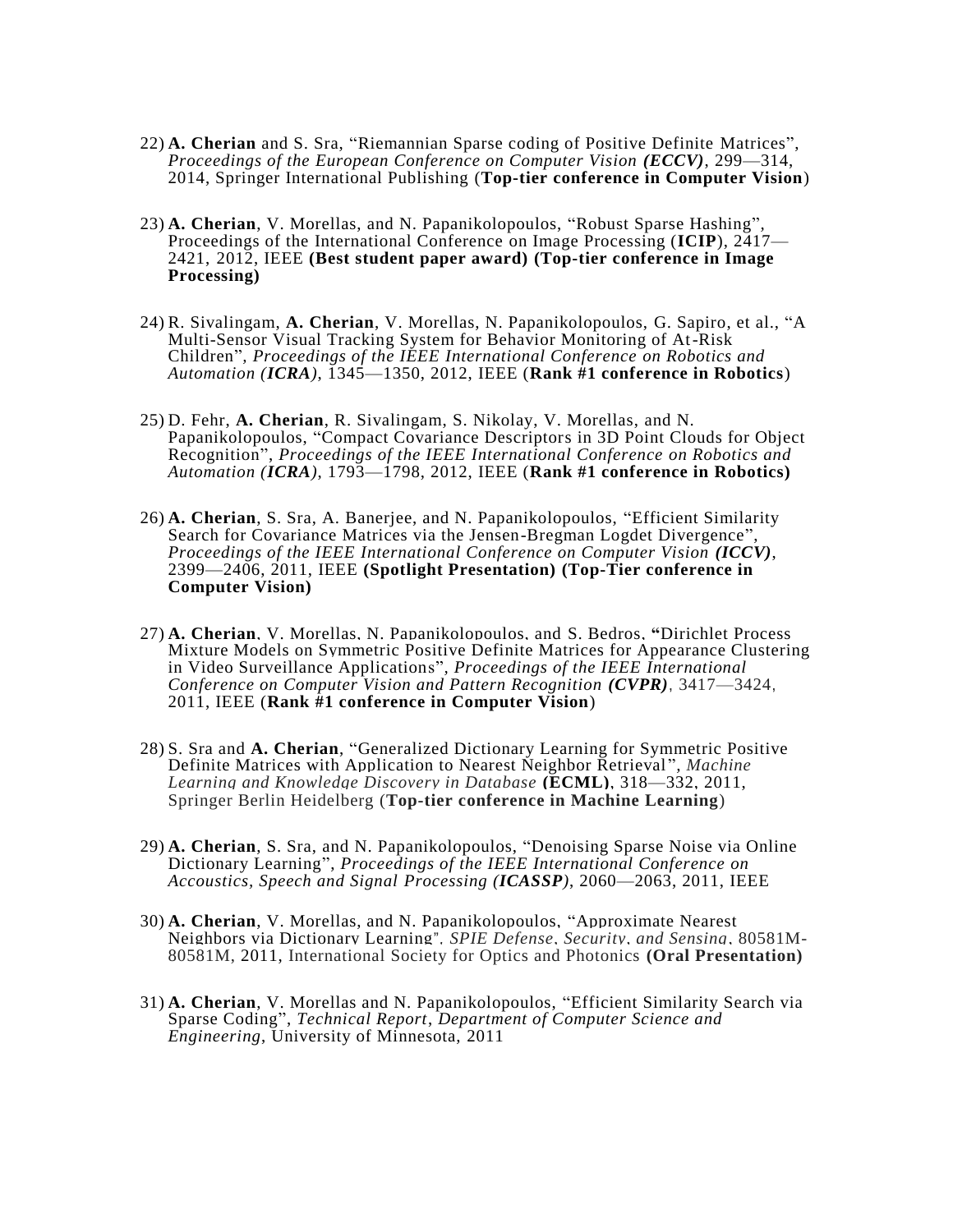- 32) **A. Cherian**, J. Andersh, V. Morellas, B. Mettler and N. Papanikolopoulos, "Motion Estimation of a Miniature Helicopter using a Single Onboard Camera "*, American Control Conference (ACC)*, 4456—4461, 2010, IEEE
- 33) **A. Cherian**, J. Andersh, V. Morellas, N. Papanikolopoulos, and B. Mettler, "Autonomous Altitude Estimation of a UAV using a Single Onboard Camera" *, Proceedings of the IEEE International Conference on Intelligent Robots and Systems (IROS),* 3900—3905, 2009, IEEE (**Top-tier conference in Robotics**)
- 34) **A. Cherian**, V. Morellas, and N. Papanikolopoulos, "Accurate 3D Ground Plane Estimation from a Single Image"*, Proceedings of the IEEE International Conference on Robotics and Automation (ICRA),* 2243—2249, 2009, IEEE (**Rank #1 conference in Robotics**)

## **Non Peer-reviewed Articles / Articles Currently Under Review**

- 35) S. Gould, B. Fernando, **A. Cherian**, P. Anderson, R. Santa Cruz, and E. Guo, "On Differentiating Parameterized Argmin and Argmax with Application to Bi-level Optimization", *CoRR arxiv:1607.05447*, 2016
- 36) J. Wang\*, **A. Cherian**, S. Gould and F. Porikli, "Action Recognition Using Classifier Decision Boundaries", *arXiv preprint arXiv:1704.01716* (2017)
- 37) P. Stanitsas\*, **A. Cherian**, A. Truskinovsky, V. Morellas, and N. Papanikolopoulos, "Active Convolutional Neural Networks for Cancerous Tissue Recognition ", *IEEE Conference on Image Processing*, submitted in Feb. 2017
- 38) C. Peng\*, H. Li, **A. Cherian**, and H. Yao, "Part-based Fine-grained Bird Image Retrieval Respecting Species Correlation", *IEEE Conference on Image Processing*, submitted in Feb. 2017
- \* students supervised by me when writing the respective papers.

### **SCIENTIFIC LEADERSHIP ACTIVITES**

- 1. With P. Koniusz and F. Porikli, "Workshop on Tensor Methods in Computer Vision", *Computer Vision and Pattern Recognition* (**CVPR**), July 2017, <http://users.cecs.anu.edu.au/~koniusz/tensors-cvpr17/>
- 2. With R. Mahony, "Robotic Vision Summer School", 5-day International Summer School, Australia, March, 2017,<http://roboticvision.org/events/rvss-summer-school/>
- 3. With J. Leitner and S. Shirazi, "Deep Learning and its Applications in Vision and Robotics", *Joint workshop with Australian Conference on Robotic Vision* (**ACRA**) and *Conference on Artificial Intelligence* (**AI**), Dec. 2015, <http://juxi.net/workshop/deeplearning-applications-vision-robotics-2015/>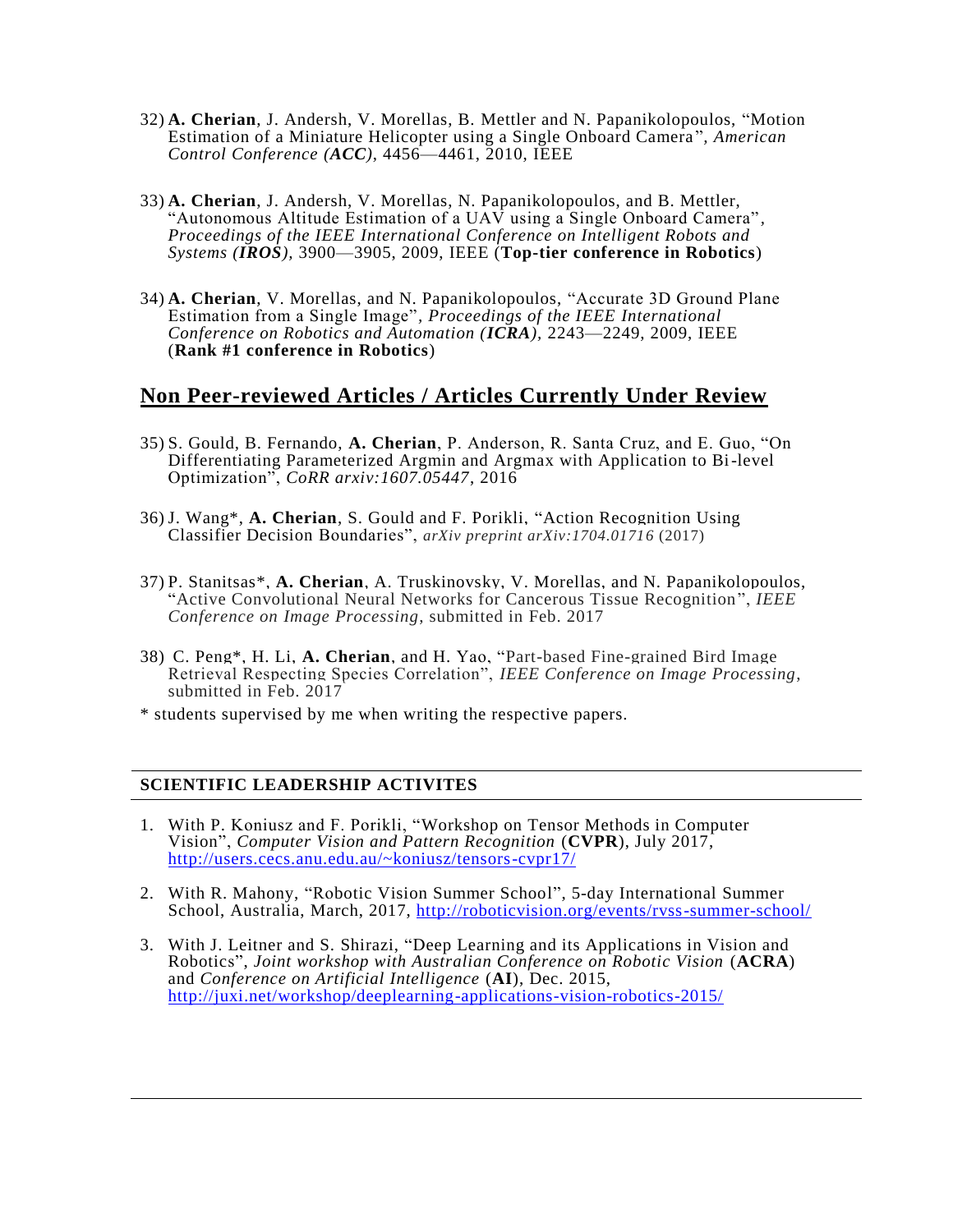### **SCIENTIFIC TALKS AND POSTER PRESENTATIONS**

- 1) "Fine-grained Action Representations for Human-Robot Interactions", *RoboVis*, Melbourne, Sept, 2016
- 2) "Tensor Sparse Representations for Fine-grained Action Recognition", *Mitsubishi Electric Research Lab*, August, 2016
- 3) "Tensor Representations for Fine-grained Action Recognition", CSAIL, *Massachusetts Institute of Technology (MIT)*, July, 2016
- 4) "Tensor Representations for Fine-grained Action Recognition", *University of Minnesota*, Minneapolis, July, 2016
- 5) "Human Pose Estimation Using Recombination of Parts", *RoboVis*, Adelaide, Australia, June 2015
- 6) "Pattern mining in visual data", *Siemens Corporate Research*, Princeton, USA, July, 2014
- 7) "Mixing Body-Part Sequences for Human Pose Estimation", Microsoft Research-INRIA joint center, Paris, May 2014
- 8) "Pattern Mining in Visual data Applications to Human Pose Estimation and Visual Content Search", *Yahoo Labs*, Bangalore, April 2014
- 9) "Human Pose Estimation via Structured Regularization", *Microsoft Research-INRIA Joint Center*, Paris, Spring, 2013
- 10) "Large Scale Image Search via Sparse Coding", *Minnesota Supercomputing Institute Research Exhibition*, April 2012 (**Best Poster Award** - out of 44 posters from multiple scientific disciplines)
- 11) "Robust Sparse Hashing", *Intl. Conference on Image Processing (ICIP),* Florida, Orlando, 2012
- 12) "State Estimation of a Miniature Helicopter combining IMU, Gyros and Vision", *Symposium on Safety Security and Rescue Research*, DTC, University of Minnesota, Nov. 2011
- 13) "Sparse Feature Descriptors for Fast Information Retrieval ", *Symposium on Safety Security and Rescue Research*, University of Pennsylvania, May 2011
- 14) **"**Approximate Nearest Neighbors via Dictionary Learning", Invited Talk, *Computer vision Lectures*, University of Minnesota, 2011
- 15) "Approximate Nearest Neighbors via Dictionary Learning", Oral Presentation, *SPIE Conference*, Florida, 2011
- 16) "Efficient Similarity Search for Covariance Matrices via the Jensen -Bregman Logdet Divergence", *Spotlight Presentations, ICCV*, Barcelona, 2011
- 17) **"**Machine Learning in Computer Vision A Tutorial", *Safety Security Rescue Research Center (SSR-RC)*, Digital Technology Center, University of Minnesota, 2009
- 18) **"**Altitude Estimation of a UAV using a Single Onboard Camera ", *Intl. Conf. on Intelligent Robot Systems (IROS)*, St. Louis, 2009

#### **STUDENT SUPERVISING / IN PHD STUDENT PANEL**

- 1. Mr. P. Stanitsas, PhD Student (with Prof. N. Papanikolopoulos), UMN
- 2. Mr. Rodrigo SantaCruz, PhD Student, ANU (with Prof. Stephen Gould)
- 3. Mr. Jue Wang, PhD Student, ANU/Data61 (with Prof. Fatih Porikli)
- 4. Mr. Cheng Peng, Visiting PhD Student (with Prof. Hongdong Li)